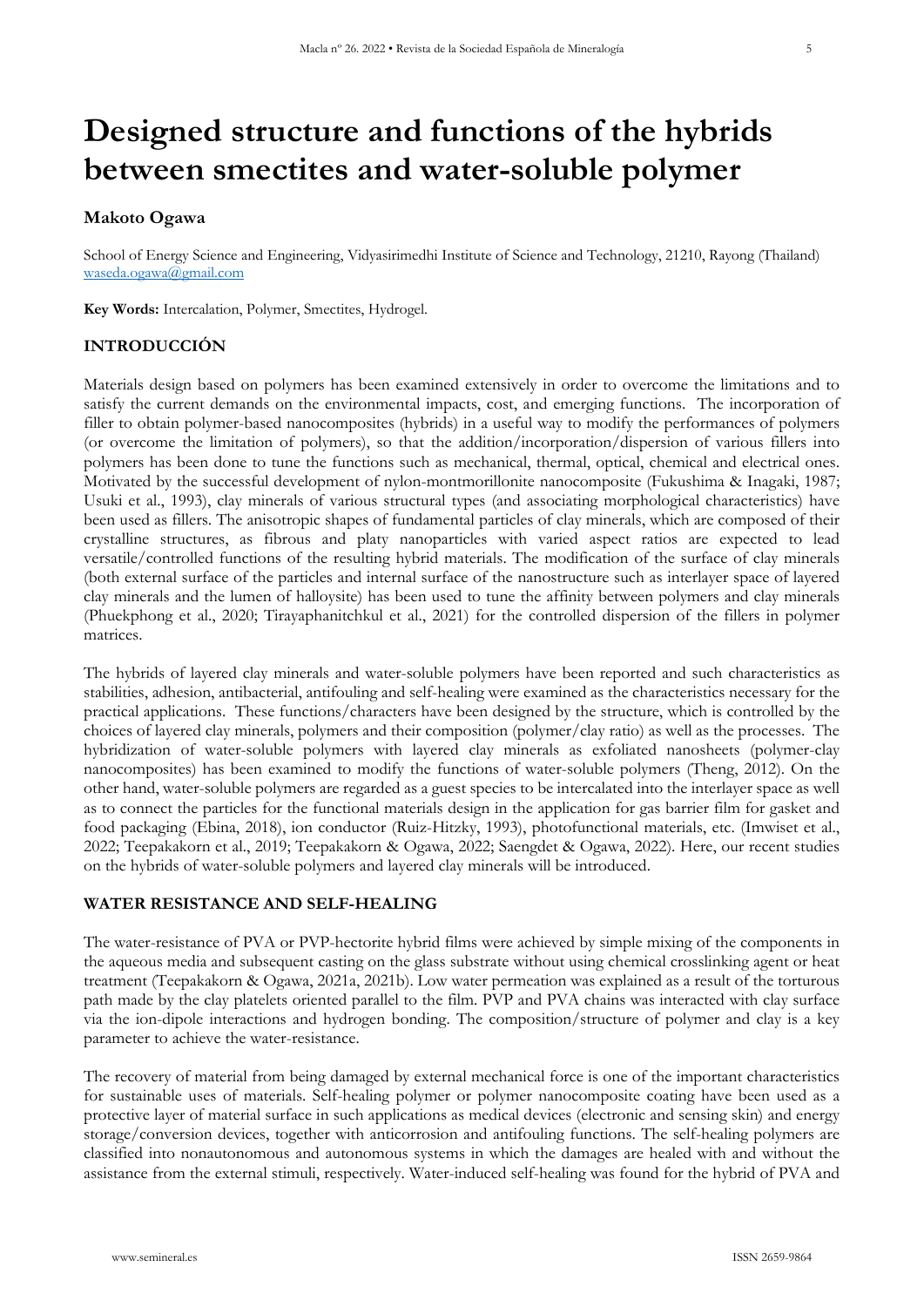a synthetic hectorite (Sumecton SWF, Kunimine Ind. Co., Ltd., Japan) (Teepakakorn & Ogawa, 2021b). Self-healing was observed by the immersion of the engraved film (the gap was a few tens of  $\mu$ m) in water (R.T. and 2 °C), seawater, steam, acidic (HCl pH = 1) and basic aqueous solutions (NaOH pH = 14) for only 1 min. The self-healing in water was repeatedly seen for 10 times, confirming the acceptable stability for practical uses.

## **THERMAL STABILITY**

The thermal stability is a fundamental characteristic required in a wide range of applications. TG-DTA and DSC were normally used for the evaluation of the thermal stability. The composition-dependent thermal stability of water borne polymer-clay hybrid was investigated by examining the appearance and structural changes by the heat treatment. The PVP-hectorite hybrid films with varied PVP/clay weight ratio from 0.36, 1.08, 1.80 and 4.00 exhibited the changes of appearance upon heating (Teepakakorn & Ogawa, 2021a; Teepakakorn et al., 2022). No significant changes of the appearance and basal spacing were observed for PVP-hectorite films with the weight ratio of 0.36 after the heat treatment at 340 °C suggesting the carbonization of PVP occurred for the samples with higher PVP contents (weight ratio of 1.08, 1.80 and 4.00). The thermal stability of PVP was improved by the confinements into the interlayer space of smectites where the intercalated PVP is thought to interact with the silicate layer through hydrogen bonding and ion-dipole interactions.

## **CONCLUSIONS**

Thanks to the swelling ability and the materials' variation, systematic structural design is possible in both perpendicular (interlayer expansion) and parallel (aspect ratio of platy particle) directions of the film cross-section. These structural design concepts have been successfully utilized to control the function (materials' performances) in such application as gas barrier, self-healing, anti-corrosion etc. Due to the eco-friendly nature of the components, clay-water soluble polymer hybrids are promising materials for practical uses especially in daily life products.

## **ACKNOWLEDGEMENTS**

The authors are grateful for Distinguished Professor Grant (Grant number N41A640072) from the National Research Council of Thailand (NRCT). This paper was supported by a Moonshot project, (Grant number JPNP18016) from the New Energy and Industrial Technology Development Organization (NEDO), Japan.

#### **REFERENCES**

Ebina, T. (2018): Development of clay‐based films. Chem. Rec., **18**, 1020-1032. DOI: 10.1002/tcr.201700085.

- Fukushima, Y. & Inagaki, S. (1987): Synthesis of an Intercalated Compound of Montmorillonite and 6-Polyamide. In "Inclusion Phenomena in Inorganic, Organic, and Organometallic Hosts". Springer, Dordrecht, 365–374.
- Imwiset, K., Teepakakorn, A., Saengdet, P., Tirayaphanitchkul, C., Ogawa, M. (2022): Polymer–Clay Hybrids; General Overviews and Recent Trends. In "Concepts and Design of Materials Nanoarchitectonics", O. Azzaroni & K. Ariga, eds. The Royal Society of Chemistry, 247–278.
- Phuekphong, A.F., Imwiset, K.J., Ogawa, M. (2020): Designing nanoarchitecture for environmental remediation based on the clay minerals as building block. J. Hazard. Mater., **399**, 122888. DOI: 10.1016/j.jhazmat.2020.122888.
- Ruiz‐Hitzky, E. (1993): Conducting polymers intercalated in layered solids. Adv. Mater., **5**, 334–340.
- Saengdet, P. & Ogawa, M. (2022): Mechanochromic luminescence of a bionanocomposite hydrogel. Chem. Comm., **58**, 3278-3281. DOI: 10.1039/D1CC07249H.
- Teepakakorn, A.P. & Ogawa, M. (2021a): Composition-dependent thermal stability and water-induced self-healing behavior of smectite/waterborne polymer hybrid film. Langmuir, **37**, 12997–12896. DOI: 10.1021/acs.langmuir.1c01908.
- Teepakakorn, A.P. & Ogawa, M. (2021b): Self-healing polymer–clay hybrids by facile complexation of a waterborne polymer with a clay. Mater. Adv., **2**, 3770–3776. DOI: 10.1039/D1MA00099C.
- Teepakakorn, A., Hayakawa, T., Ogawa, M. (2022): Remarkable stability of dye in polymer-clay nanocomposite film. Appl. Clay Sci., **218**, 106405. DOI: 10.1016/j.clay.2021.106405.
- Teepakakorn, A. & Ogawa, M. (2022): Interactions of layered clay minerals with water-soluble polymers; structural design and functions. Appl. Clay Sci., **222**, 106487. DOI: 10.1016/j.clay.2022.106487.